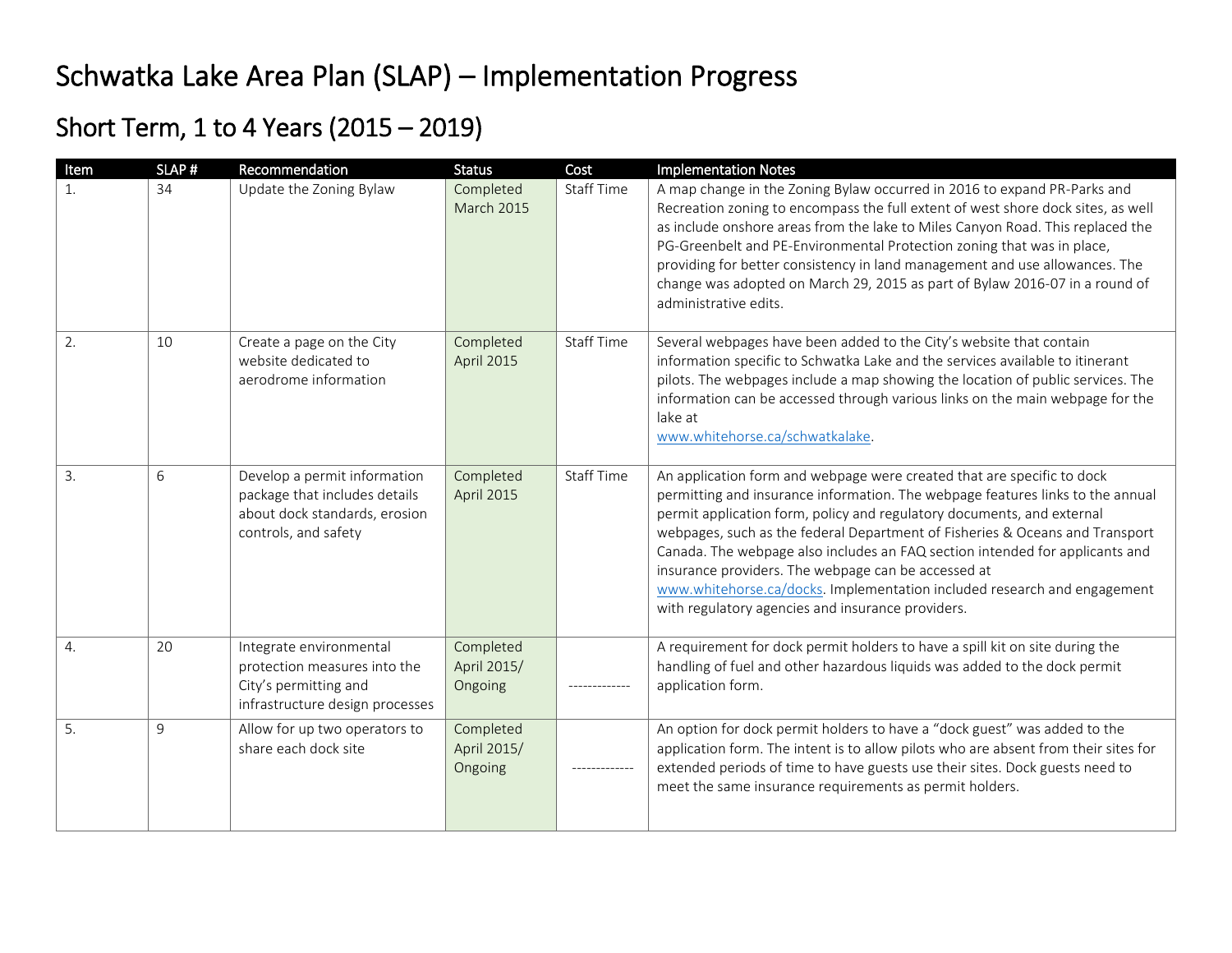| Item | SLAP# | Recommendation                                                                                                                   | <b>Status</b>                        | Cost              | <b>Implementation Notes</b>                                                                                                                                                                                                                                                                                                                                                                                                                                                                                                                                                                                                                                                                                                                                                                                                             |
|------|-------|----------------------------------------------------------------------------------------------------------------------------------|--------------------------------------|-------------------|-----------------------------------------------------------------------------------------------------------------------------------------------------------------------------------------------------------------------------------------------------------------------------------------------------------------------------------------------------------------------------------------------------------------------------------------------------------------------------------------------------------------------------------------------------------------------------------------------------------------------------------------------------------------------------------------------------------------------------------------------------------------------------------------------------------------------------------------|
| 6.   | 8     | Add a sign post indicating the<br>dock number at each permit<br>site                                                             | Modified/<br>completed<br>April 2015 | \$100             | An alternative approach was decided for this item. Docks are now required to<br>have metal address numbers affixed to them. This was viewed as being more<br>practical for identification purposes in situations where a dock detaches from<br>shore and is retrieved elsewhere on the lake (e.g. Yukon Energy boom). Metal<br>numbers were purchased and distributed to permit holders during permitting for<br>the 2015 season.                                                                                                                                                                                                                                                                                                                                                                                                       |
| 7.   | 32    | Establish a working group to<br>implement the Schwatka Lake<br>Area Plan                                                         | Completed<br>April 2015/<br>Ongoing  | <b>Staff Time</b> | The Schwatka Lake Working Group (SLWG) was established in 2015 with<br>representation from float plane pilots, motorized and non-motorized boaters,<br>trail users, property owners, and lease holders. The group is intended to provide<br>an input channel to help guide implementation of the SLAP, as well as to collect<br>input on emerging topics and applications that affect the lake area. Three<br>meetings have occurred (April 30, 2015, February 10, 2016, and March 3, 2016).                                                                                                                                                                                                                                                                                                                                            |
| 8.   | 5/36  | Increase the dock permit fee to<br>\$300/yr and initiate a \$1,500<br>deposit requirement<br>Amend the Fees and Charges<br>Bylaw | Completed<br><b>July 2015</b>        | <b>Staff Time</b> | The \$75 dock permit fee was increased to \$300 and a deposit of<br>\$1,500 was collected from permit holders. The refundable deposit reflects the<br>estimated cost for Yukon Energy to retrieve a detached dock, transport it, and tip<br>it at the landfill. The deposit can also be used by the City to pay for dock site<br>remediation. The fee increase standardized the permit with other City<br>development permits (\$275) and offsets a portion of administrative costs for<br>annual reminder letters, dock inspections, enforcement, hazard notifications, etc.<br>Implementation involved an Administrative Report and Bylaw presented to City<br>Council on June 22, 2015 to amend the Fees & Charges Bylaw. The decision on<br>Bylaw 2015-26 was confirmed on July 13, 2015 through Council Resolution 2015-<br>14-08. |
| 9.   | 33    | Update section 15.3 the Official<br>Community Plan                                                                               | Completed<br>August 2015             | <b>Staff Time</b> | Amendments to section 15.3 of the Official Community Plan were adopted in<br>August 2015 to reflect the direction established by the SLAP. Wording was<br>removed that referenced the area's potential use as a boat marina and new<br>wording was added to reference the potential addition of new dock spaces<br>(where shore erosion can be controlled and where parking can be provided),<br>service needs for itinerant pilots, and support for recreational uses that are<br>compatible with float plane operations. Implementation involved an<br>Administrative Report to City Council introduced on April 7, 2015 and an<br>adoption process for Bylaw 2015-14. The decision was confirmed on August 13,<br>2015 through Council Resolution 2015-08-10.                                                                        |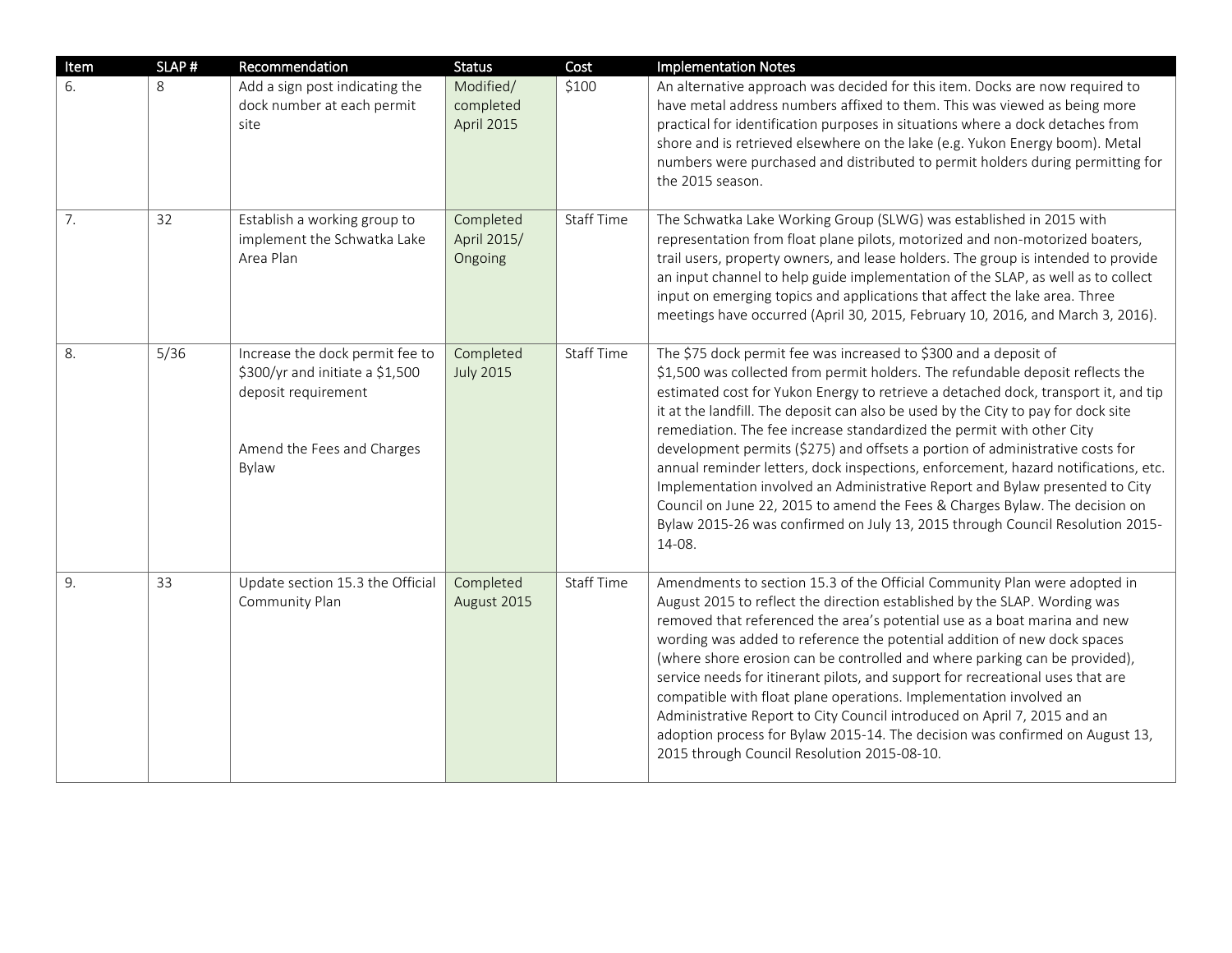| Item | SLAP# | Recommendation                                                                                                                                                                                  | <b>Status</b>                          | Cost       | <b>Implementation Notes</b>                                                                                                                                                                                                                                                                                                                                                                                                                                                                                                                                                                                                                                                                                                                                                                                                                                         |
|------|-------|-------------------------------------------------------------------------------------------------------------------------------------------------------------------------------------------------|----------------------------------------|------------|---------------------------------------------------------------------------------------------------------------------------------------------------------------------------------------------------------------------------------------------------------------------------------------------------------------------------------------------------------------------------------------------------------------------------------------------------------------------------------------------------------------------------------------------------------------------------------------------------------------------------------------------------------------------------------------------------------------------------------------------------------------------------------------------------------------------------------------------------------------------|
| 10.  | 3     | Work with the tenant and<br>Northwestel to install a pay<br>phone at Lot 400                                                                                                                    | Completed<br>(2021)                    |            | This item was explored in November 2015 with Northwestel and the lease tenant<br>at the time (Black Sheep Aviation), but was cancelled due to the associated costs<br>for implementation. A quote was received that indicating a \$400 - \$800<br>installation cost and ongoing monthly service cost to the City of \$85. It was<br>decided that this was a high expense for the anticipated seasonal/low use of the<br>public phone. The likelihood for vandalism was also considered. It was viewed<br>that itinerant pilots likely have cell phones and can arrange for their own<br>communication needs. Implementation involved a site visit by the City and<br>Northwestel, and discussions with the tenant.                                                                                                                                                  |
| 11.  | 13/37 | Reduce the speed limit to 30<br>km/hr from the hydro-electric<br>dam spill-way in the north to<br>where Miles Canyon Road<br>meets the rail corridor in the<br>south<br>Amend the Traffic Bylaw | Modified/<br>Completed<br>January 2016 | Staff time | An alternative approach was decided for this item. The speed limit on Miles<br>Canyon Road was reduced from 50 km/hr to 40 km, instead of the proposed 30<br>km. This was viewed to be a more appropriate limit for the area. The speed limit<br>was extended for the entirety of Miles Canyon Road. Implementation involved<br>review of the proposal by the City's Street Sign & Traffic Committee and an<br>Administrative Report and Bylaw introduced to City Council on December 7,<br>2015. A decision on Bylaw 2015-33 was made on January 11, 2016 through<br>Council Resolution 2016-01-10. New signs were installed by the City's Operations<br>crew. Implementation involved a test drive at various speed limits and discussion<br>with the SLWG. 30 km could be reviewed again if needed, as more access points<br>to parking and docks are developed. |
| 12.  | 35    | Update the Schwatka Lake<br><b>Waterfront Policy</b>                                                                                                                                            | Completed<br><b>March 2016</b>         | Staff time | A new policy was adopted in 2016 called the Schwatka Lake Dock Policy,<br>replacing the 1999 Schwatka Lake Waterfront Policy. The new policy is a tool<br>geared at ensuring fair and equitable access to permit sites, as well as<br>consistency in enforcement by administration. Schedule A describes Dock<br>Standards for new dock development and expectations for maintenance of all<br>docks. Implementation included engagement with pilots through the SLWG and<br>an Administrative Report to City Council. The former policy was repealed and<br>replaced with the new one on March 29, 2016 through Council Resolution 2016-<br>06-09.                                                                                                                                                                                                                 |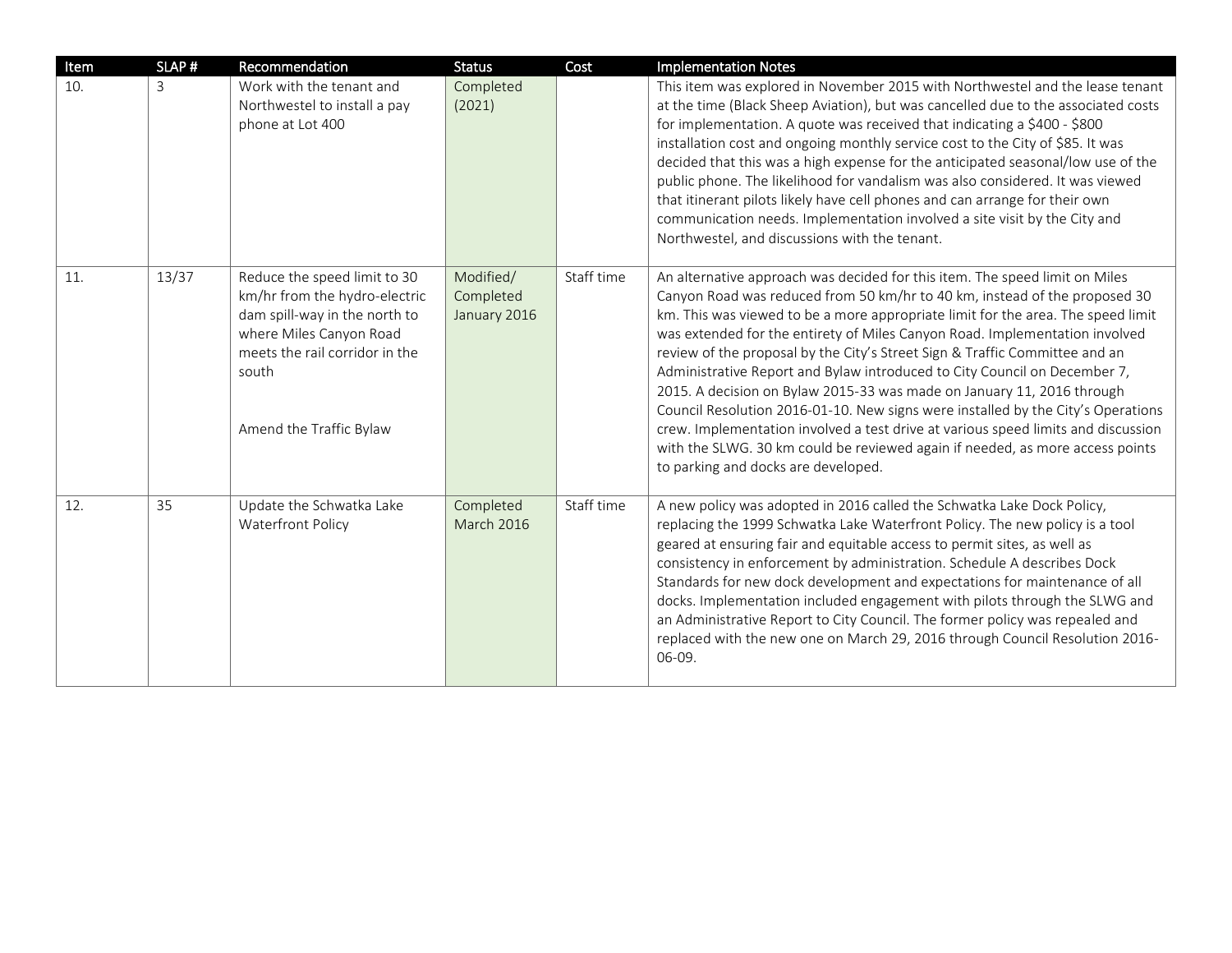| Item | SLAP#        | Recommendation                                                                                                                                                                                                                                                                                                                                     | <b>Status</b>                                                                                                                  | Cost                                          | <b>Implementation Notes</b>                                                                                                                                                                                                                                                                                                                                                                                                                                                                                                                                                                                                                                                                                                                                                                                                                                                                                                                                                                                                                                                                                                                                                                                                                                                                                                                                                                                                                 |
|------|--------------|----------------------------------------------------------------------------------------------------------------------------------------------------------------------------------------------------------------------------------------------------------------------------------------------------------------------------------------------------|--------------------------------------------------------------------------------------------------------------------------------|-----------------------------------------------|---------------------------------------------------------------------------------------------------------------------------------------------------------------------------------------------------------------------------------------------------------------------------------------------------------------------------------------------------------------------------------------------------------------------------------------------------------------------------------------------------------------------------------------------------------------------------------------------------------------------------------------------------------------------------------------------------------------------------------------------------------------------------------------------------------------------------------------------------------------------------------------------------------------------------------------------------------------------------------------------------------------------------------------------------------------------------------------------------------------------------------------------------------------------------------------------------------------------------------------------------------------------------------------------------------------------------------------------------------------------------------------------------------------------------------------------|
| 13.  | 11           | Reconstruct the plane/boat<br>launch south of its current<br>location<br>(Also see item 24)                                                                                                                                                                                                                                                        | Completed<br>June 2017                                                                                                         | <b>Staff Time</b><br>+\$85,000<br>$+ $50,000$ | In December 2015, the City secured \$80,000 of Gas Tax funding to reconstruct<br>the deteriorated public plane/boat launch that had become unsafe for public use.<br>An extra \$5,000 was later received. Implementation began with hiring Associated<br>Engineering to develop a launch design. Consultation with pilots occurred<br>through the SLWG for feedback on the design. Application to the Yukon Water<br>Board was made for a water license and a review by YESAB occurred. This was<br>followed by contractor procurement. Sidhu Trucking and Advanced Construction<br>were hired for the construction work, which occurred in June 2017. Another<br>\$50,000 (\$37,500 through Canada 150 funding, matched with \$12,500 from the<br>City's capital reserve) was secured in 2017 to purchase two new public docks for<br>the lake. One was installed next to the launch to keep boaters away from aviation<br>docks (an issue identified by lease and permit holders). Installation required<br>relocation of the private dock at Site 2 (moved to Site 4) to make room. Site 3<br>also required modification. Castle Rock was hired for the site prep work. The<br>other new public dock was installed on the east shore at the Schwatka Lake Day<br>Use Area. The docks were purchased and delivered by Yukon Yamaha. The City's<br>Parks & Trails crew performs annual installation, removal, and storage of the<br>docks. |
| 14.  | 17/23/30     | Reorganize and improve<br>existing parking in Parking<br>Areas 2 and 5<br>Develop wayfinding signs and<br>maps* to place at trail heads<br>and in Parking Area 1<br>Develop and implement a<br>signage plan (working with<br>Yukon Energy, Government of<br>Yukon Historic Sites Unit, Yukon<br>Conservation Society, pilots,<br>and other groups) | Mostly<br>completed<br>April 2020<br>*Outstanding<br>map item at<br>lot 402, when<br>land transfer<br>from YG<br><b>occurs</b> | Staff Time<br>$+ $7,500$                      | A draft of the West Shore Signage & Parking Improvement Plan was released<br>online in March 2019 for public review. Comments closed April 1, 2019.<br>Developing the plan involved investigating the tri-jurisdictional<br>installation/ownership/responsibility of the existing signs on the west shore. The<br>strategy was reviewed by the City's Street Sign & Traffic Committee on July 18,<br>2018. Several changes were requested. A traffic observation study occurred over<br>two days in August 2018 to gather information on the type and frequency of<br>vehicles using this road. The strategy was reviewed again by the Committee in<br>spring 2019. Funds were allocated through the City's capital reserve. Budget<br>covered purchase and installation. Installation occurred in fall 2019 and spring<br>2020.                                                                                                                                                                                                                                                                                                                                                                                                                                                                                                                                                                                                            |
| 15.  | $\mathbf{1}$ | Request that the land within<br>the planning area, between the<br>White Pass & Yukon Route<br>railway corridor and Schwatka<br>Lake, be transferred from the<br>Government of Yukon to the<br>City                                                                                                                                                 | In progress<br>(Consulting<br>report<br>complete)                                                                              | <b>Staff Time</b><br>+\$4,800                 | In October 2018, the City hired Challenger Geomatics to prepare a phasing plan<br>of potential survey work and land transfer requests that may be required before<br>proceeding with future SLAP implementation items. This work is part of a larger<br>budget item that was submitted to the City in January 2020. Funds were<br>allocated through the City's capital reserve.                                                                                                                                                                                                                                                                                                                                                                                                                                                                                                                                                                                                                                                                                                                                                                                                                                                                                                                                                                                                                                                             |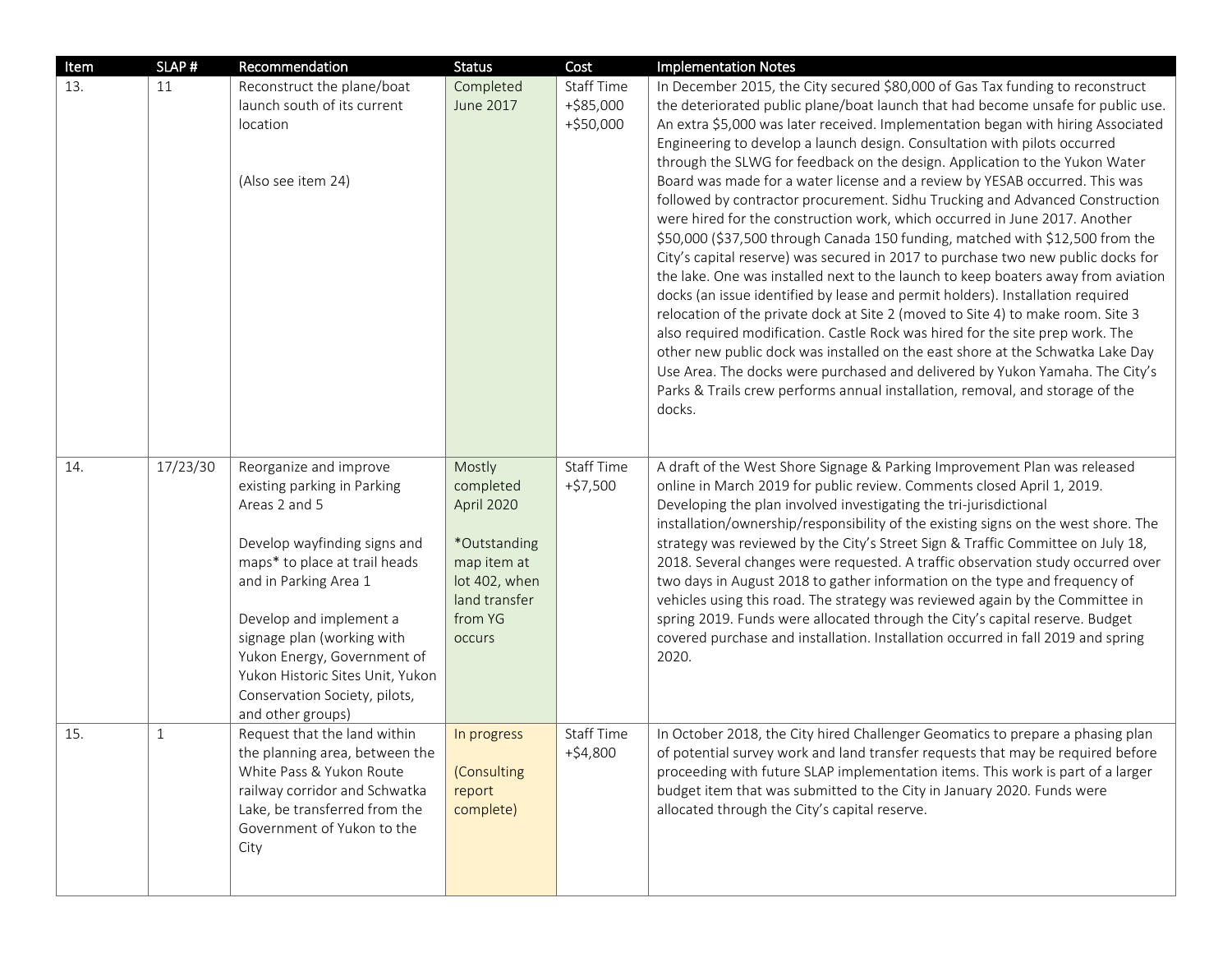| Item | SLAP# | Recommendation                                                                                                                                                                            | <b>Status</b>                                                                                                     | Cost                             | <b>Implementation Notes</b>                                                                                                                                                                                                                                                                                                                                                                                                                                                                                                                                                                                                                                                                |
|------|-------|-------------------------------------------------------------------------------------------------------------------------------------------------------------------------------------------|-------------------------------------------------------------------------------------------------------------------|----------------------------------|--------------------------------------------------------------------------------------------------------------------------------------------------------------------------------------------------------------------------------------------------------------------------------------------------------------------------------------------------------------------------------------------------------------------------------------------------------------------------------------------------------------------------------------------------------------------------------------------------------------------------------------------------------------------------------------------|
| 16.  | 16    | Develop public parking at<br>Parking Area 1                                                                                                                                               | In progress<br>(dependent on<br>#15)<br>Lot #1 updates<br>still in progress<br>due to land<br>transfer<br>request | <b>Staff Time</b>                | A land transfer request was sent to the Government of Yukon (YG) in December<br>2018 for the City to acquire Lot 402 (adjacent to the parcel owned by Yukon<br>Yamaha, on the north side). The intent is for the City to use this lot to provide<br>public parking during summer months and dock storage during winter months.<br>YG is reviewing the request. Land transfer agreements between YG and the City<br>are a lengthy administrative process and timeline is currently unknown.<br>As of Nov 2021, The City has initiated with a land transfer request to YG (#15), it<br>has not been completed due to capacity constraints and competing priorities<br>within the department. |
| 17.  | 12    | Implement a traffic calming<br>program along Miles Canyon<br>Road that includes zebra stripe<br>crossings and pedestrian<br>signage at all trail crossings                                | In progress<br>(May 2022)                                                                                         |                                  | Materials have been purchased and signs have been put up for traffic calming<br>program. Installation will occur in Spring 2022                                                                                                                                                                                                                                                                                                                                                                                                                                                                                                                                                            |
| 18.  | 14    | Develop a comprehensive<br>design for Miles Canyon Road<br>that includes improvements for<br>cyclists and pedestrians, new<br>parking areas, and access to<br>new lease and day use areas | In progress<br>(See SLAP #18)                                                                                     | <b>Staff Time</b><br>$+ $27,750$ | The City's Engineering Services Department is currently project managing an<br>infrastructure design process for upgrades to Miles Canyon Road that would<br>facilitate new parking areas and dock sites. Associated Engineering was hired in<br>March 2020 to develop design options, which are in progress. Funds were<br>allocated through the City's Capital Reserve. Additional funds will be needed for<br>construction.                                                                                                                                                                                                                                                             |
| 19.  | 24    | Strengthen trail connections to<br>Ear Lake, north to the<br>Millennium Trail, and south to<br>Miles Canyon                                                                               | To be<br>Completed                                                                                                |                                  | Item has not been completed due to capacity constraints and competing<br>priorities.                                                                                                                                                                                                                                                                                                                                                                                                                                                                                                                                                                                                       |
| 20.  | 25    | Update relevant trail maps and<br>booklets                                                                                                                                                | To be<br>Completed                                                                                                |                                  | Item has not been completed due to capacity constraints and competing<br>priorities.                                                                                                                                                                                                                                                                                                                                                                                                                                                                                                                                                                                                       |
| 21.  | 21    | Protect the small wetland on<br>the west side of Miles Canyon<br>Road by adding vegetation and<br>preventing run-off from<br>entering the wetland                                         | To be<br>Completed                                                                                                |                                  | Item has not been completed due to capacity constraints and competing<br>priorities.                                                                                                                                                                                                                                                                                                                                                                                                                                                                                                                                                                                                       |
| 22.  | 22    | Revegetate and stabilize the<br>shoreline to reduce erosion,<br>especially in high traffic areas                                                                                          | To be<br>Completed                                                                                                |                                  | Item has not been completed due to capacity constraints and competing<br>priorities.                                                                                                                                                                                                                                                                                                                                                                                                                                                                                                                                                                                                       |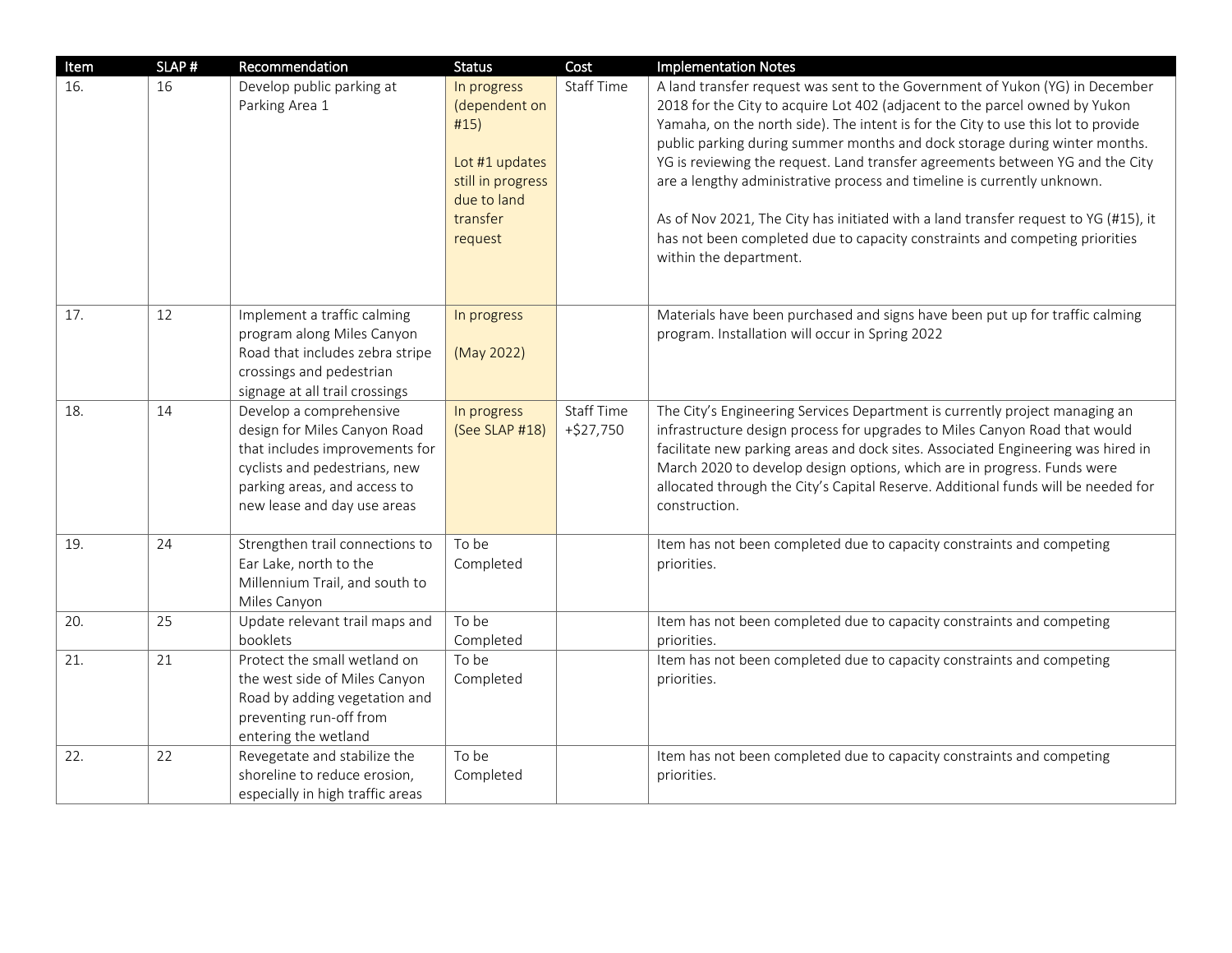| Item | SLAP# | Recommendation               | Status  | Cost | Implementation Notes                                                            |
|------|-------|------------------------------|---------|------|---------------------------------------------------------------------------------|
| 23.  | 31    | Assess the heritage values   | On Hold |      | This item is on hold until the Waterfront Heritage Project, led by KDFN, is     |
|      |       | associated with the historic |         |      | complete so the First Nation heritage values can also be included in this item. |
|      |       | Hepburn tramway route        |         |      | In 2016, Whitehorse Walks created a resource document that can help to inform   |
|      |       |                              |         |      | this item (Forgotten Trails: Walking the Hepburn Tramway).                      |
|      |       |                              |         |      |                                                                                 |

## Medium Term, 5 to 7 Years (2020 – 2022)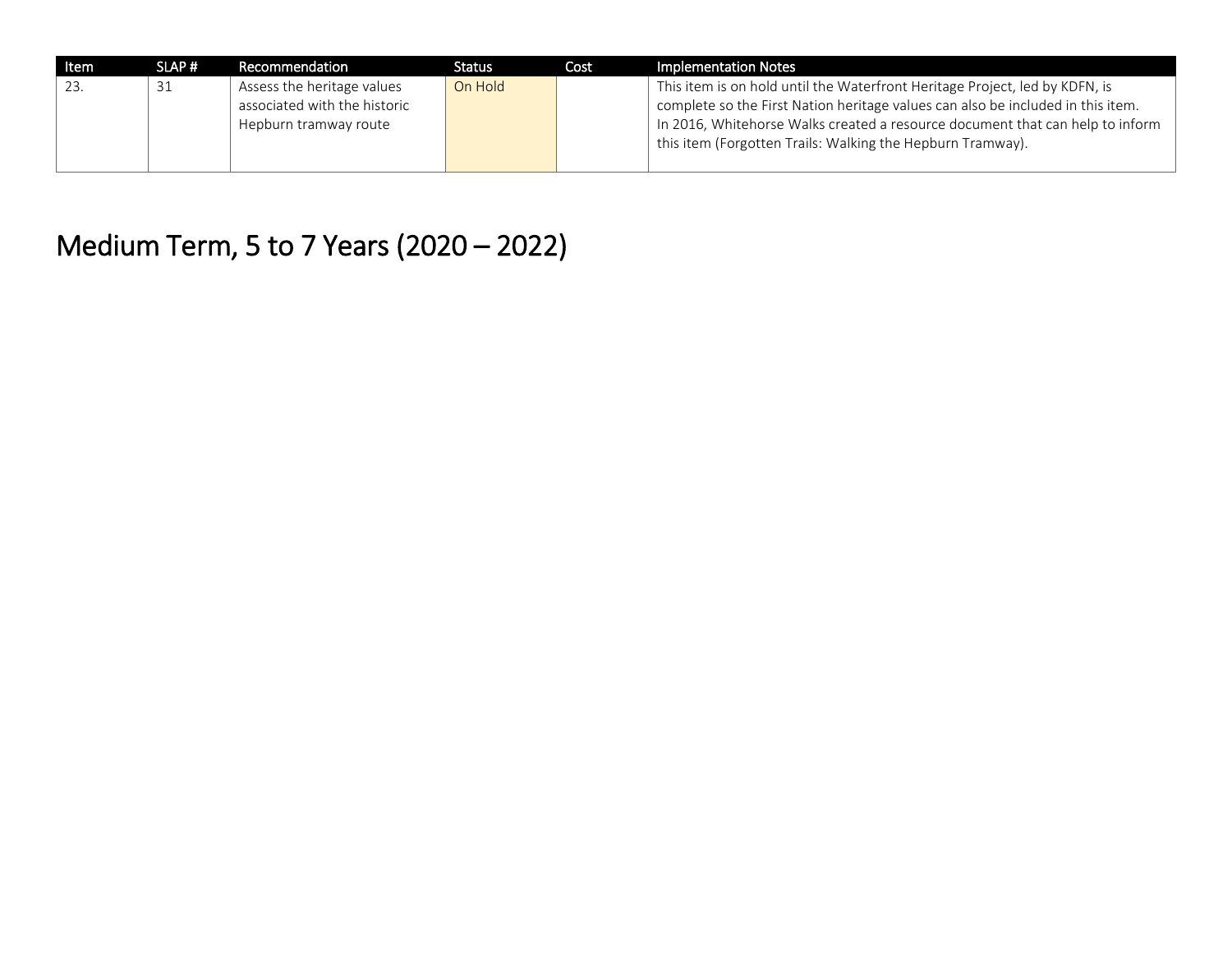| Item | SLAP#          | Recommendation                                                                                                                                                      | <b>Status</b>                                                                                               | Cost                       |                                                                                                                                                                                                                                                                                                                                                                                                                                                                                                                                                                                                                                 |
|------|----------------|---------------------------------------------------------------------------------------------------------------------------------------------------------------------|-------------------------------------------------------------------------------------------------------------|----------------------------|---------------------------------------------------------------------------------------------------------------------------------------------------------------------------------------------------------------------------------------------------------------------------------------------------------------------------------------------------------------------------------------------------------------------------------------------------------------------------------------------------------------------------------------------------------------------------------------------------------------------------------|
| 24.  | 28             | Develop a non-motorized boat<br>launch south of the current<br>gate, beside the gravel road<br>(See also item 13)                                                   | Cancelled<br><b>March 2016</b>                                                                              |                            | After adoption of the SLAP, the sailing and paddling groups involved in<br>developing the plan decided that club locations on the east shore were<br>preferred. In May 2015, the Yukon Breeze Sailing Society applied for a<br>Conditional Use approval to use a separate site on the east shore, and have<br>developed their own launch site. In 2017, a public dock was purchased and<br>installed at the Schwatka Lake Day Use Area on the east shore to support other<br>non-motorized boating use.                                                                                                                         |
| 25.  | 15             | Carry out improvements to<br>Miles Canyon Road, including<br>repaving the road surface,<br>developing parking areas, and<br>adding road shoulders where<br>possible | Completed<br>Nov 2021                                                                                       | Staff Time<br>$+ $180,000$ | Bituminous Surface Treatment (BST) improvements to several portions of Miles<br>Canyon Road occurred in summer 2016 as part of the City's Rural Roads<br>Surfacing program. Approximately \$180,000 in funds were used from the City's<br>capital reserve. Several concerns were raised by the public about the rough<br>surface texture of the BST, indicating that asphalt would have been preferred.<br>The cost for asphalt was prohibitive (approximately 6-8 times more expensive<br>than BST) and extra funds were not available. The City anticipates the surface<br>texture will improve over time through compaction. |
| 26.  | $\overline{4}$ | Create Lease Areas 4 and 5 and<br>develop a process so that each<br>lease is allocated fairly                                                                       | In progress<br>2021<br>(see SLAP #1)                                                                        |                            | Lease Area 4 is intended for storage, and Lease Area 5 is intended for low impact<br>recreation or tourism use. Item 15 will help to inform this.                                                                                                                                                                                                                                                                                                                                                                                                                                                                               |
| 27.  | 18             | Develop Parking Areas 3, 4, and<br>7 in conjunction with<br>improvements to Miles Canyon<br>Road                                                                    | Mostly<br>Completed<br>Parking lots 4<br>and 7<br>completed,<br>Parking lot 3<br>to be<br>completed<br>2022 |                            | SLAP #15 will help to inform this item. A safety assessment for potential new<br>dock locations will be required. Parking Area 3 will be completed in 2022.                                                                                                                                                                                                                                                                                                                                                                                                                                                                     |